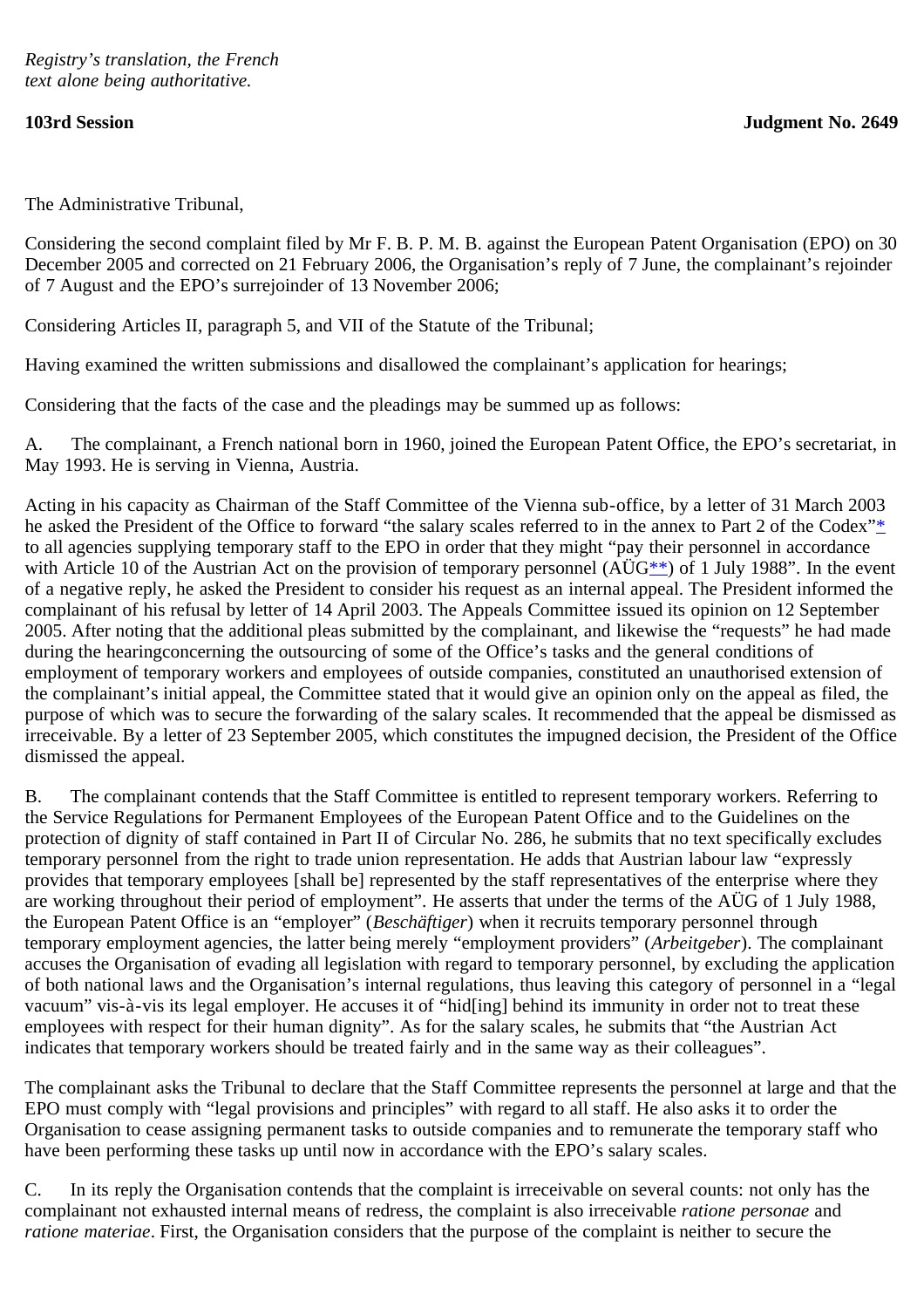quashing of the impugned final decision nor to obtain compensation for any injury. Moreover, none of the claims put forward in the complaint was submitted in the internal appeal initially filed with the Appeals Committee.

Secondly, in the EPO's opinion, the complaint is irreceivable *ratione personae* because the complainant does not assert that the impugned decision injures him personally, but only in his capacity as representative of the temporary workers supplied to the Office. It submits that the Staff Committee does not represent these temporary workers because no statutory text provides for such representation. The Staff Committee represents only the EPO's permanent employees and contract staff to the exclusion of all others, including personnel supplied by temporary employment agencies. In its opinion, this personnel is "by its very nature" employed by the agencies which send it on temporary assignments in various enterprises. It notes that the Guidelines on the protection of dignity of staff contained in Circular No. 286 directly concern the staff (that is to say permanent employees and contract staff), but that only the "principles" they embody are applicable to other categories of persons working for the Office. It emphasises that the Tribunal will not apply the national law of a State save where there is express reference thereto in the staff regulations of an organisation or in a contract of employment. The complainant therefore does not have *locus standi* to represent the interests of temporary workers assigned to the EPO.

Thirdly, the Organisation draws attention to the fact that the complainant's initial request, which formed the basis of the internal appeal, was for the forwarding of salary scales to agencies supplying temporary staff to the EPO, and that since this request does not rest on any provision of the Service Regulations, the present dispute does not fall within the Tribunal's limited jurisdiction.

The EPO replies subsidiarily on the merits. It asserts that it is under no obligation to forward its salary scales to temporary employment agencies. It emphasises that under the AÜG "the enterprise using temporary labour shall be 'deemed' to be an employer solely for the purposes of provisions relating to safety, health and hygiene in the workplace". Given that the AÜG excludes from its sphere of application workers supplied to a federal or local government service, it cannot be applied to persons supplied to an intergovernmental organisation such as the EPO.

D. In his rejoinder the complainant points out that, in the letter of 14 April 2003, the President of the Office "made no mention of staff representatives not being entitled to act in the case at issue". He adds that the term "staff" is not defined in the Service Regulations and that, according to the case law, an ambiguous text must be construed against the person responsible for drafting it. The Staff Committee therefore represents the personnel at large, including temporary workers. According to the complainant, this is also clear in light of the AÜG, and he invites the Tribunal to contact the Austrian authorities to verify this fact. Returning to Circular No. 286, he contends that this text makes it plain that any person working at the Office is entitled to respect for his/her dignity and that any person whose dignity is imperilled is entitled to consult whomsoever he/she chooses. He considers it "scandalous" that the EPO makes temporary workers sign a disclaimer in which they renounce "their right to be represented by the staff representatives" while invoking "its immunity in order to inform these workers that they have no rights". In his opinion, this proves *a contrario* that these employees do have a right to be represented since they are asked to renounce it. The complainant holds that the EPO is knowingly flouting Austrian law by taking advantage of its status in order not to recognise any of the moral obligations incumbent upon every employer. He disputes the Organisation's translation of the AÜG and accuses it of inventing the term "solely", which does not appear in the text of the Act. He takes the view that if the AÜG excludes from its field of application workers who are supplied to a federal or local government service, this is because it is the provisions covering persons directly employed by the government which apply – in which case there is no legal vacuum.

The complainant takes the EPO to task for choosing to recruit temporary workers through temporary employment agencies, or for assigning "hitherto permanent" tasks to outside companies without equipping itself with a suitable legal framework and without consulting the staff representatives. He accuses it of knowingly evading its legal obligations.

E. In its surrejoinder the Organisation reiterates its arguments and claims.

## CONSIDERATIONS

1. Acting in his capacity as Chairman of the Staff Committee of the EPO's sub-office in Vienna, on 31 March 2003 the complainant submitted a request to the President of the Office that the "staff salary scales mentioned in the annex to Part 2 of the Codex" be forwarded to all agencies supplying temporary personnel to the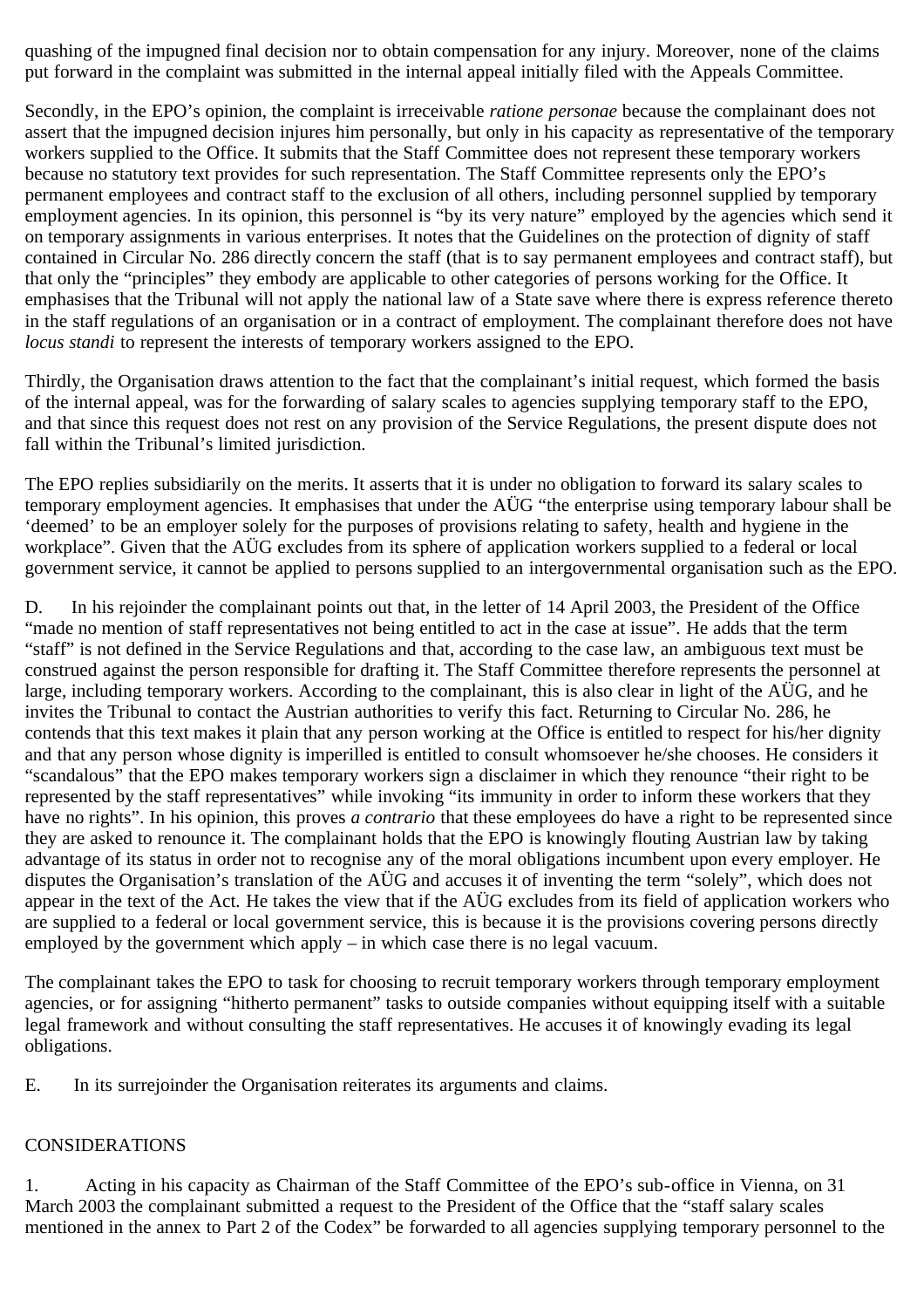Office. The President replied to this letter on 14 April 2003 denying that temporary workers were entitled to remuneration equal to that of EPO staff and underlining that neither the Service Regulations nor the conditions of employment for contract staff applied to temporary workers. He therefore refused to grant the request submitted to him. The Appeals Committee, to which the dispute was referred, unanimously recommended, in an opinion dated 12 September 2005, that the appeal be dismissed as irreceivable. The President of the Office endorsed this opinion in a decision of 23 September 2005, which the complainant impugns before the Tribunal.

2. The complainant seeks the quashing of the decision of 23 September 2005 and asks the Tribunal to find that:

"– The Staff Committee represents the Office's personnel at large;

– The EPO must comply with legal provisions and principles vis-à-vis the personnel at large;

The assigning of permanent tasks to outside firms must cease;

– Persons who have been performing such tasks through the agency of outside firms up until now must be remunerated according to the EPO salary scale."

Before examining the receivability of these claims, which is challenged by the Organisation, it is worth considering the Appeals Committee's carefully reasoned opinion, which the author of the impugned decision has endorsed.

3. The Committee first notes that, insofar as the appellant criticises the policy of outsourcing certain duties and protests about the terms of employment of temporary workers and the employees of outside companies, his claims extend beyond the ambit of the initial appeal and are therefore irreceivable. The only claims which it might be possible to entertain are those concerning the Office's refusal to forward to temporary employment agencies the salary scales applicable to certain categories of the Office's staff. However, according to the Committee, these claims are irreceivable because temporary workers are not employees of the Office, have no right to vote for staff representatives and cannot be deemed to be represented by the Staff Committee, which therefore does not have *locus standi* to assert their rights to appropriate remuneration.

4. The complainant disputes these findings and submits that the Staff Committee is perfectly entitled to represent these employees, since Austrian law specifically provides for such representation, which does not conflict with any of the EPO's own statutory provisions.

5. The Organisation raises several objections to the receivability of the complaint: firstly, it submits that, since the claims set forth in consideration 2, above, were not made in the internal appeal as filed, they are irreceivable for failure to exhaust internal means of redress; secondly, it argues that the complainant does not have *locus standi* to represent temporary workers supplied to the Office and that the initial claim, which concerned the Office's relations with temporary employment agencies, is not based on non-observance of the terms of appointment of permanent employees or of the provisions of the Service Regulations. It therefore considers that an examination of its merits lies outside the Tribunal's jurisdiction as defined in Article II, paragraph 5, of its Statute.

6. The Organisation's position on the first point cannot be impugned: the scope of the case before the Tribunal may not exceed the limits of the internal appeal and, as indicated above, the sole purpose of that appeal was to ensure that the President of the Office would "forward to all temporary employment agencies the salary scales referred to in the annex to Part 2 of the Codex". Only the claims related to the lawfulness of the decision of 14 April 2003, confirmed by that of 23 September 2005, may therefore be examined by the Tribunal as, in any event, it is not for the Tribunal to make declarations of law such as the complainant requests.

7. The issue of the complainant's *locus standi* to act on behalf of the Staff Committee in order to assert the rights of persons supplied to the Office by temporary employment agencies is more delicate. There is no doubt that these persons, unlike permanent employees or contract staff, may not vote for candidates or stand for election to the Staff Committee. Moreover, it is clear that temporary workers are employed by the temporary employment agencies which supply them to the Office. Nevertheless, some provisions instituting guarantees may apply to them. For example, under the heading "Guidelines on the protection of dignity of staff", Part II of Circular No. 286, issued by the Office on 31 May 2005, provides that these protective guidelines, covering inter alia harassment at work, apply "to all employees of the Office, whatever their conditions of employment", and that the principles enshrined in the guidelines "shall also apply to all persons who are not employees of the Office but who undertake